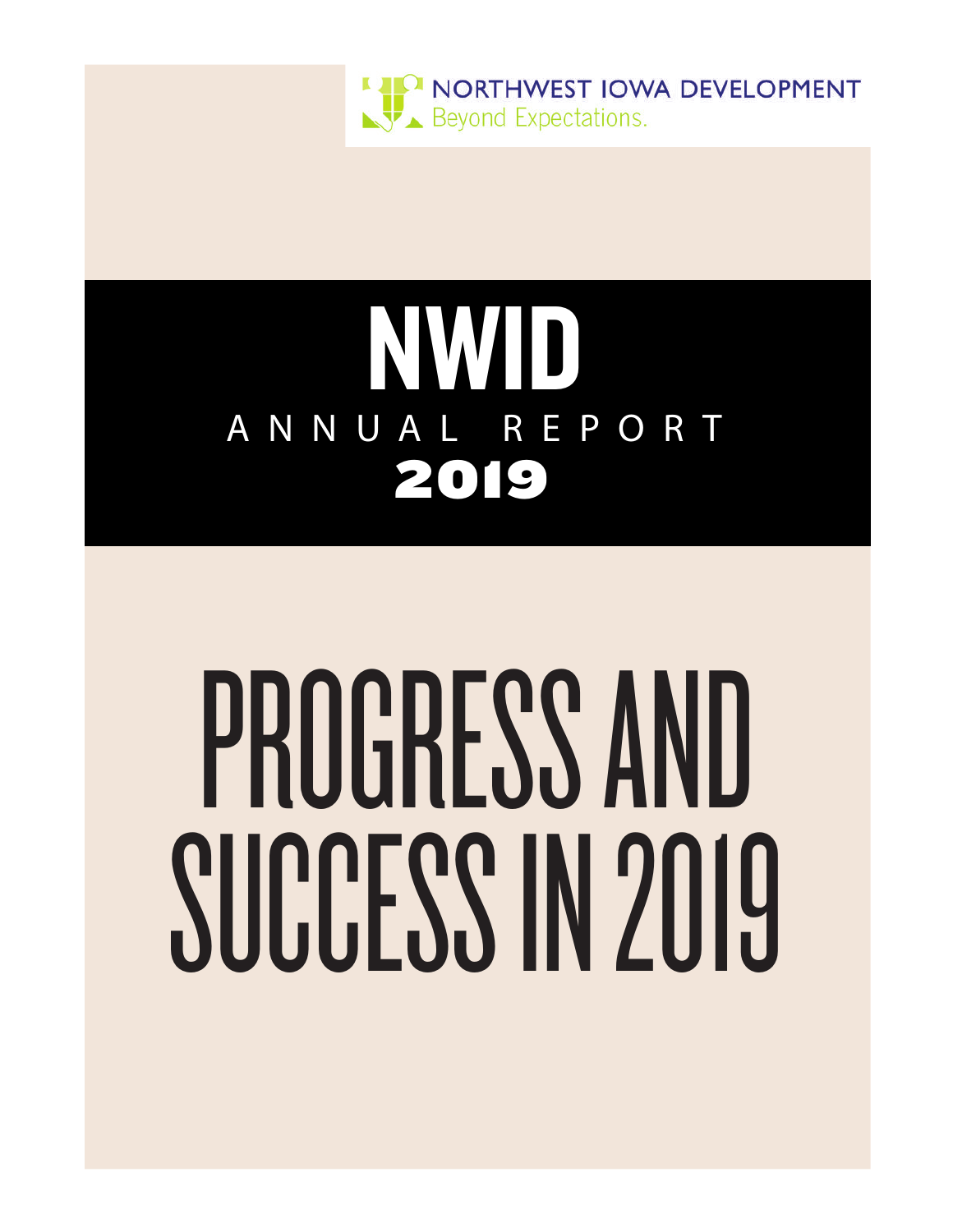

# 2019 Progress and Success in Northwest Iowa

The focus of the 2019 Northwest Iowa Development (NWID) Annual Report is Regional Progress and Success. The NWID regional strategy has focused each year on cooperative activities that will support the growth of the regional economy and assist local members with economic development tools that will help them make a difference in their area. The underlying foundation of a regional partnership is to do things together that may not be possible on your own. The core activities described in this report are considered essential to economic development progress and success in our region. Economic development has evolved over the years to encompass a much broader array of strategies and actions that need to be addressed to develop the economy. In the 2018 NWID Annual Report, we focused on the Building Blocks of Economic Development and how communities are being "built" in Northwest Iowa. This year, the Northwest Iowa Development Regional Partnership is presenting our core efforts to implement economic development strategies regionally that support local members. The core areas highlighted in this Report are:

#### BUSINESS RETENTION, EXPANSION AND BUSINESS RETENTION, EXPANSION AND<br>ENTREPRENEURIAL DEVELOPMENT

Identifying and addressing the needs of existing businesses that will enable them to maintain and grow;

Working together on regional legislative priorities has a stronger impact and enables regional partners to deliver a common message to legislative representatives. The ability to carry over those priorities to networking and technical assistance sharing sessions improves local efforts.

Workforce Development-Addressing the needs of growing businesses for workers with skills and, those willing to learn skills;

#### PARTNERSHIP AND ADVOCACY DELLETING AND PROMOTION

Regional cooperative marketing and promotion, utilizing state of the art marketing tools, is an efficient and cost –effective strategy to clearly and proudly communicate the benefits of living, working, and doing business in the area

This Annual Report includes descriptions of NWID efforts in each of the above strategic areas of focus with detail on the progress being made and the impact on NWID partners. It is through the cooperative efforts of our local members, Northwest Iowa Community College and Northwest Iowa Development that we can maximize regional growth for the benefit of all in the region.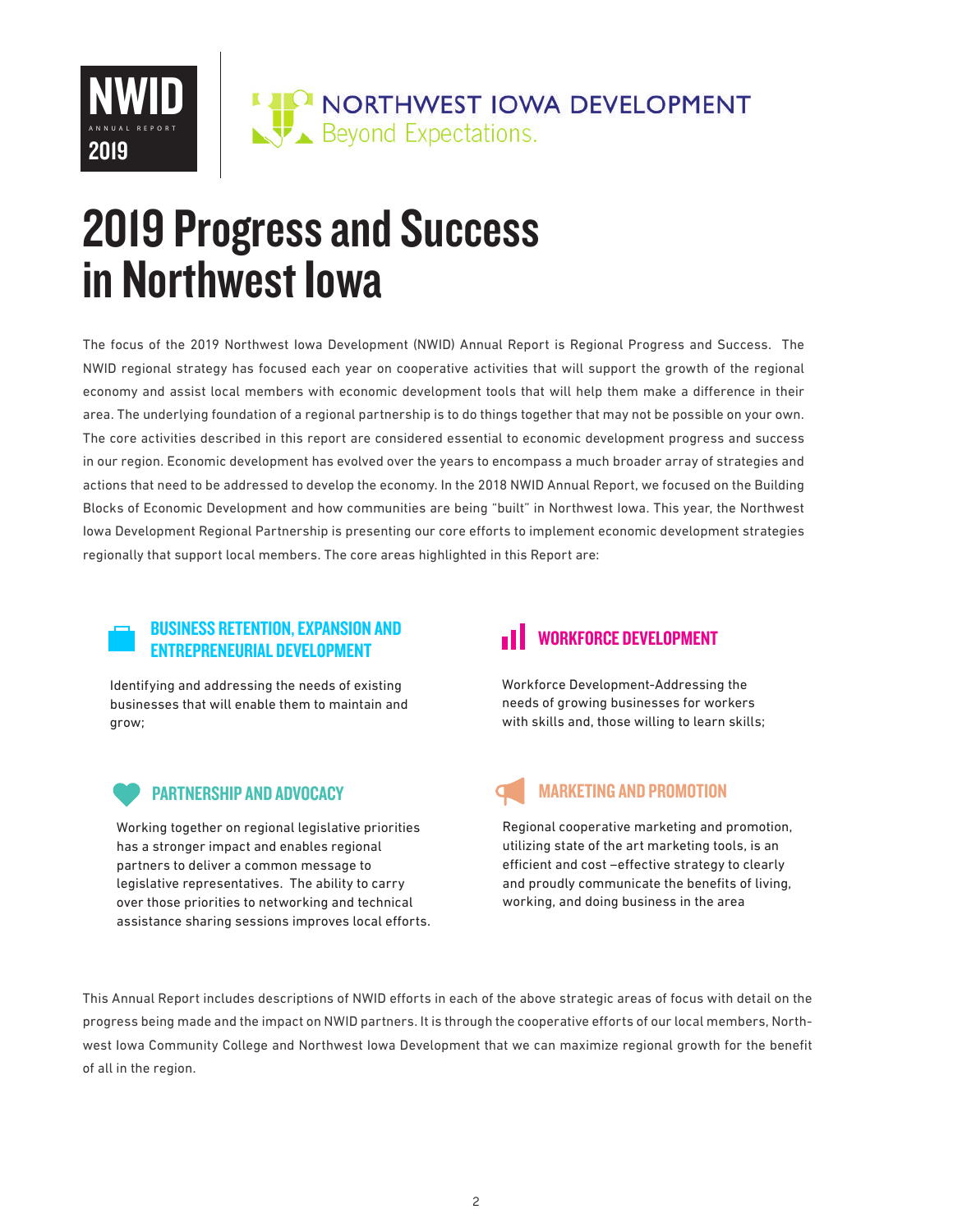### EXISTING BUSINESS RETENTION AND EXPANSION

Business expansion and retention should be, and is, in Northwest Iowa, a primary economic development priority to support growth. Providing a proven, state-of-the art business intelligence tool to local economic development partners enables them to acquire critical information that will form the basis of existing business expansion projects in NWID communities. NWID has invested in a regional license to provide **Synchronist PRIME**, the industry leading business expansion and retention interview software product, to all NWID member economic development partners. NWID offers a regional data management service to support local members and produces trend reports on business needs and issues.

**Progress and Results** – NWID strongly encourages the utilization of Synchronist by its' members. NWID believes that there is a direct correlation between strong business contact and networking programs and business expansion and retention. Business retention, expansions, and growth in each Northwest Iowa County are fueling a strong economy.

**NWID Member Savings** - The cost of the software license (\$800-1,000 annually) and value of the regional data management service.

NWID recognizes that for existing businesses to grow, an element of that growth is growing and expanding markets. **Foreign Trade and export strategy assistance** is an increasingly important area of assistance that NWID offers our existing business community. NWID has established a regional Foreign Trade Zone (FTZ), which offer significant benefits to companies actively involved in foreign trade, and now offers free export trade consulting assistance to regional companies as part of a comprehensive approach to help regional companies explore export market strategies in an ever-changing global economy. Market growth for regional companies leads to business expansions and plans for growth in the future.

**Progress and Results** - NWID has worked hard to establish and maintain the operational structure of the FTZ and there are strong signs that this investment is beginning to pay off. First, the current global marketplace appears to be going through major changes related to trading relationships and potential new agreements. Coil Craft, with a major operation in Hawarden, is a major global trader of industrial products and is the first FTZ site approved for activation in the NWID region. Several other companies have met with NWID's foreign trade consultant to discuss current and future strategy.

**NWID Member Savings** - NWID has invested a substantial amount of funds to gain approval from the Federal Government to establish the FTZ and to maintain operational status while working with companies to explore activation in the FTZ. The activation of a site in the FTZ, as Coil Craft has done, will ultimately provide significant cost savings for the company. Members also benefit from free expert foreign trade consultation provided via NWID.

#### MANUFACTURING JOB GROWTH'09-'19% - Change



Projected '19-'24 % - Change

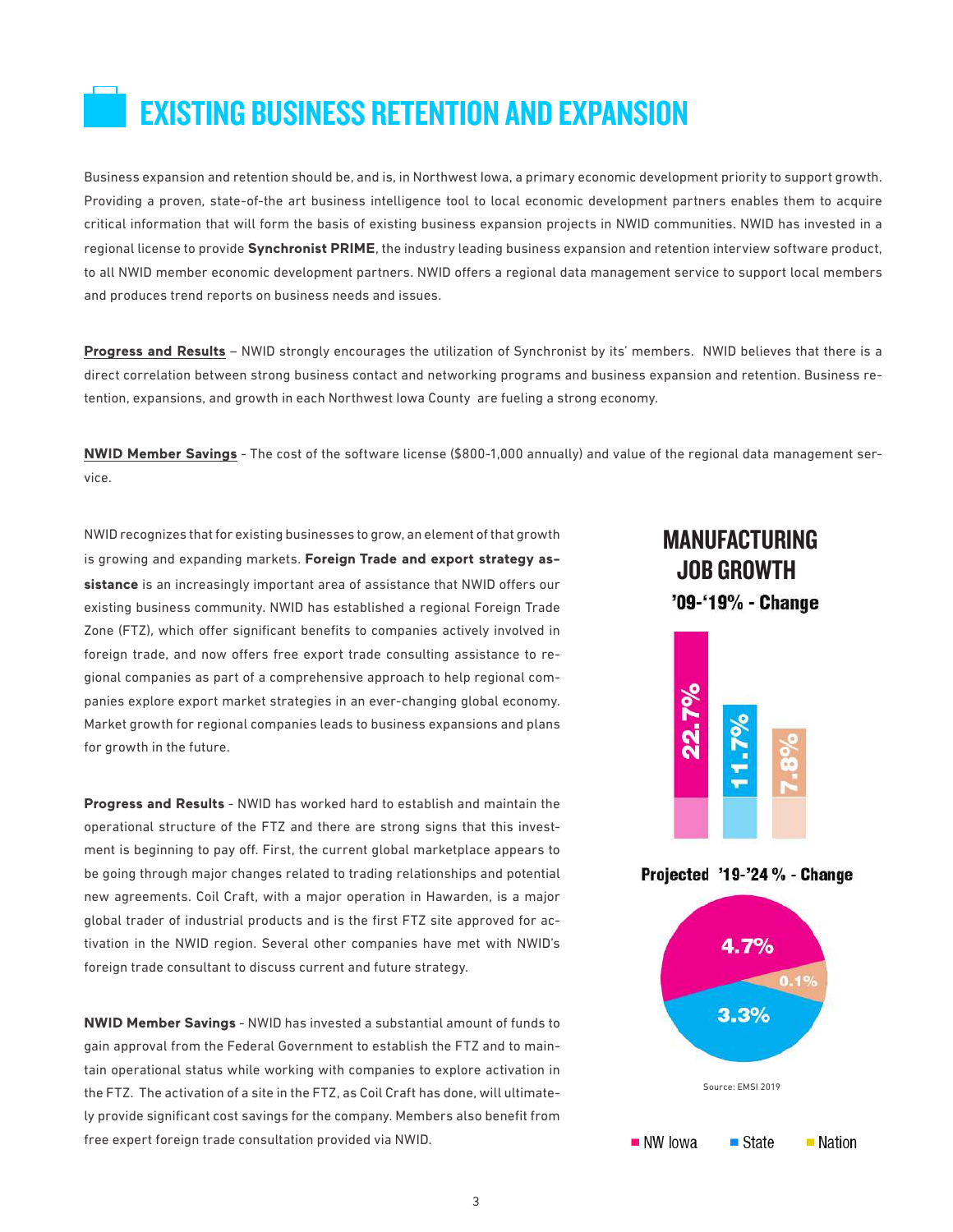

#### ENTREPRENEURIAL DEVELOPMENT

As an important part of the NWID approach to working with existing businesses is a focus on **identifying and assisting smaller, emerging companies and entrepreneurs**. Small businesses and entrepreneurs are the lifeblood of the economy and bring creativity and new ideas to the marketplace. NWID has focused on highly successful efforts to identify emerging entrepreneurs such as the annual **Dream Big Grow Here** program. Dream Big annually attracts dozens of entrepreneurs to participate for cash prizes based on the presentation of their business plan and vision. Another effort to identify entrepreneurial opportunities for NWID communities is the participation in the **Community Venture Network (CVN**) forum. Quarterly, NWID members attend a presentation session in the Twin Cities and throughout the year, are introduced to over 30 development opportunities. In addition, as local partners identify small businesses in need of expert technical assistance, they can arrange onsite meetings with the **Small Business Development Center (SBDC)** due to the fact that NWID provides an annual subsidy to the regional SBDC that enables them to travel and meet directly with clients.

**Progress and Results** - As indicated earlier in this report, the Northwest Iowa economy is growing. In order to stay vibrant, some portion of NWID's strategic efforts will focus on supporting emerging small businesses and entrepreneurs. An investment in entrepreneurial development is an investment in the future.

**NWID Member Savings** - NWID pays all costs associated with participation in Dream Big, CVN and SBDC assistance, which allows for participation from any company or community in the region for free.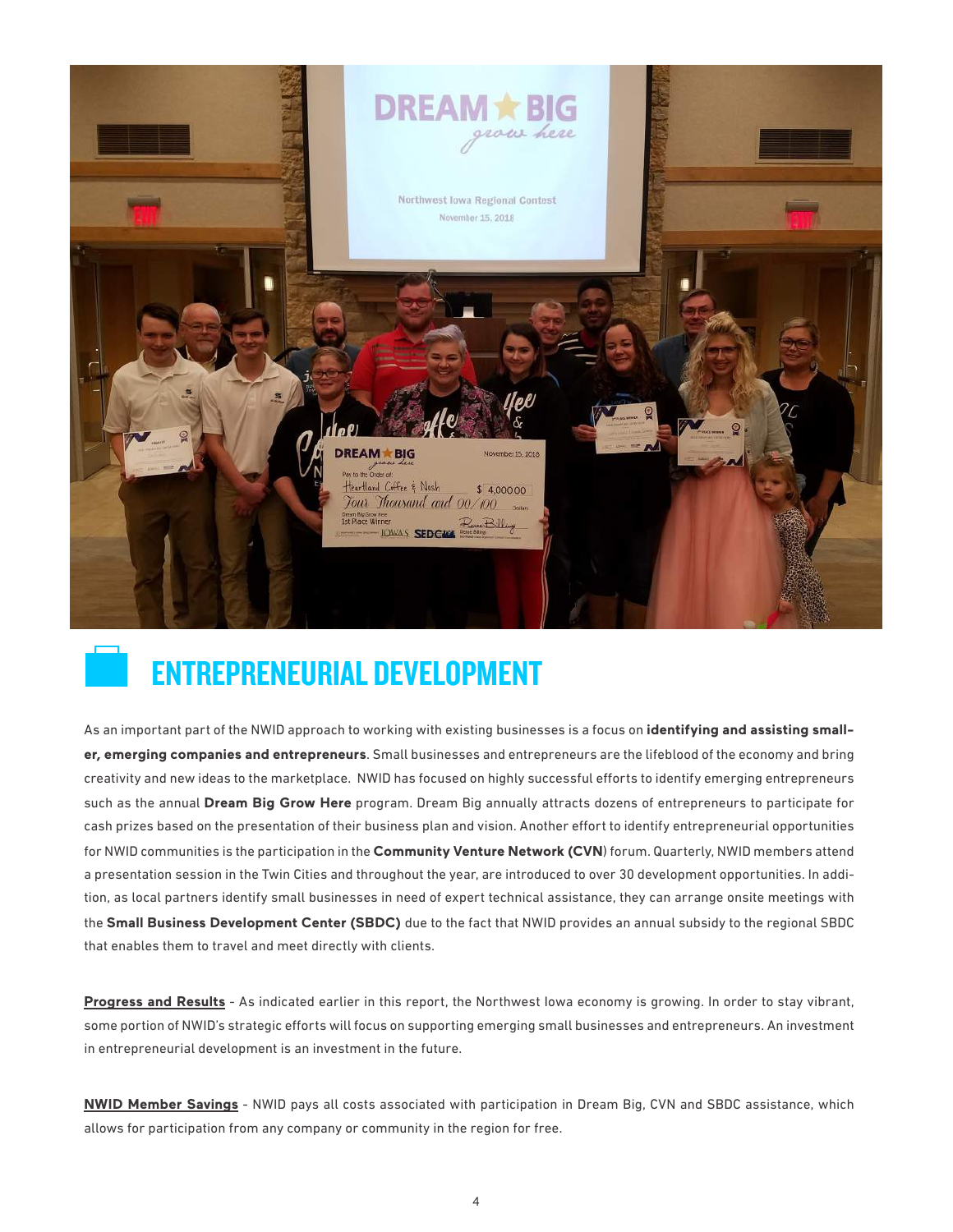## **III** WORKFORCE DEVELOPMENT

Workforce development is a crucial challenge for Northwest Iowa to realize strong and sustained economic development. Northwest Iowa Development (NWID) has addressed regional manufacturing workforce challenges through the creation of a **Regional Manufacturing Sector Partnership**. NWID is teaming up with 25 Northwest Iowa manufacturers and Northwest Iowa Community College to implement a unique action plan aimed directly at promoting career opportunities in manufacturing. Utilizing membership funding resources generated from the member companies, the Partnership's Manufacturing Sector **Career Coach**, with a strong background in manufacturing, has been meeting with all school districts in the region to establish relationships that will enable member companies to work directly with students, parents and educators to promote manufacturing careers in high demand occupations. The manufacturing career opportunities promotional campaign is being funded with NWID resources and the campaign supports a new customized Career Opportunities website and a targeted social media marketing campaign. A regional partnership approach to tackling workforce needs has been growing in support from regional companies. In 2019, the financial commitments from regional companies have grown from 11 companies, to now 25 member companies participating financially.

**Progress and Results** - The Sector Partnership is strong and growing. The partnership had 100% retention of members from the 1st year and over 100% growth in new members joining in Year 2. Relationships have been started with all regional school districts. Ultimately, success will be measured by more workers entering manufacturing occupations.

**NWID Member Savings** - NWID resources were utilized to organize the Partnership and NWID is primarily responsible for marketing support, including the development of the new Career Opportunities website.

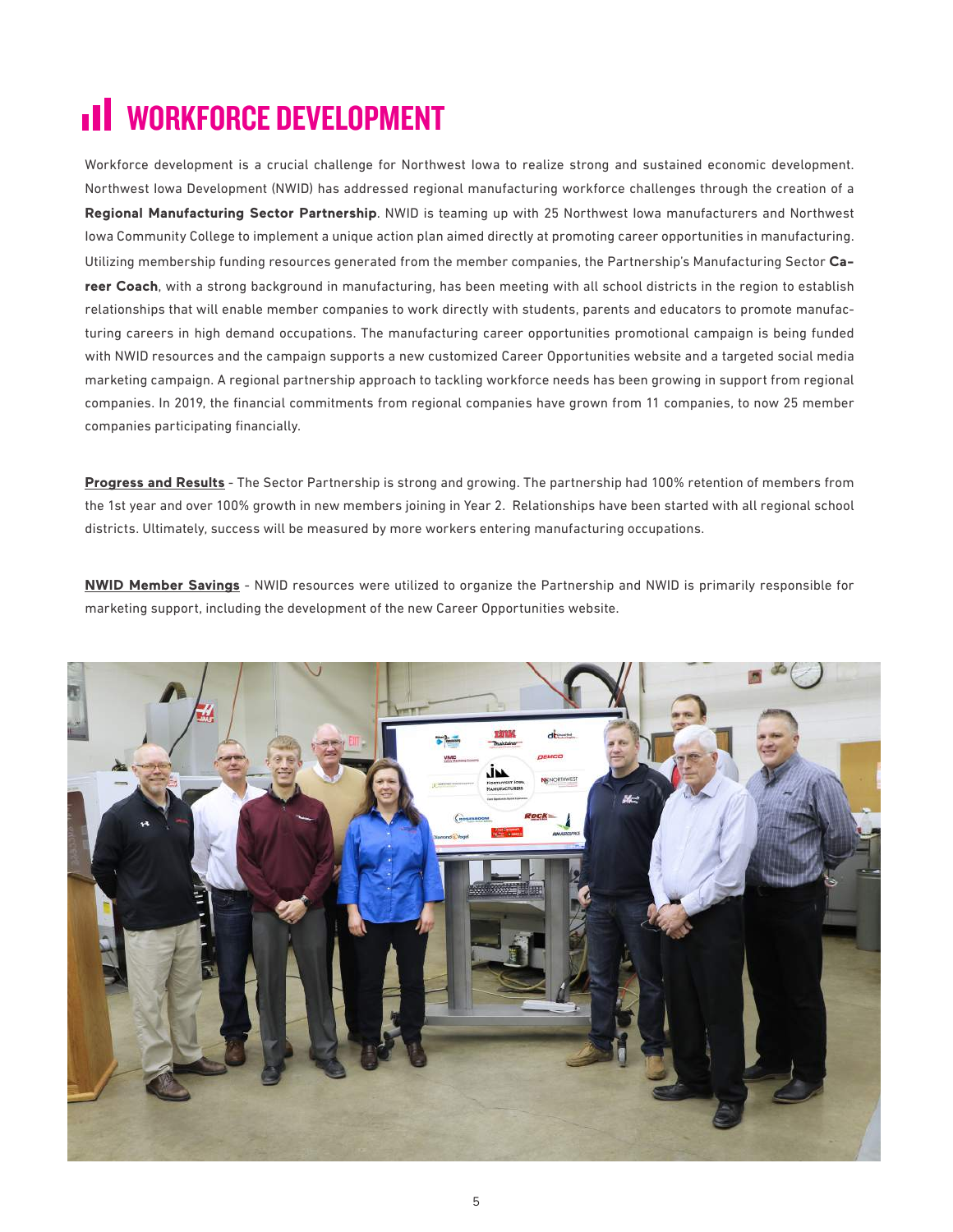## MARKETING AND PROMOTION

NWID was originally formed to be a **regional marketing partnership**. The concept underlying cooperative marketing is to pool resources to create a higher impact than any of the partners could generate on their own. Although new priorities have taken hold with NWID, regional marketing and promotion has always been a strong foundation of the NWID strategy. The focal point of regional promotions has always been a strong website that features information on job availability, news stories and has featured promotions such as the Building Blocks of Economic Development and the Northwest Iowa Virtual Tour. The Virtual Tour was recognized in 2018 with an Award of Excellence from the International Economic Development Council in the New Media category and has been a key element of the NWID outreach to site selectors. NWID has aggressively utilized targeted social media marketing to draw traffic to the website and highlight jobs, sites, buildings and member communities.

**Progress and Results** - NWID has consistently promoted the region and analytics have shown thousands of website visitors and strong engagement on social media. The goal is to maintain and gradually increase awareness of the Northwest Iowa region and strategies are being adjusted regularly to increase website traffic. A series of six e-mail promotions targeted towards site selectors and featuring the award-winning Virtual Tour was conducted in 2018-19.



**NWID Member Savings** - The rationale supporting cooperative marketing is focused on pooling resources to promote a common product….in this case, Northwest Iowa. The consistent promotion of the region builds awareness of the region and therefore brings value to the local members of the regional marketing partnership.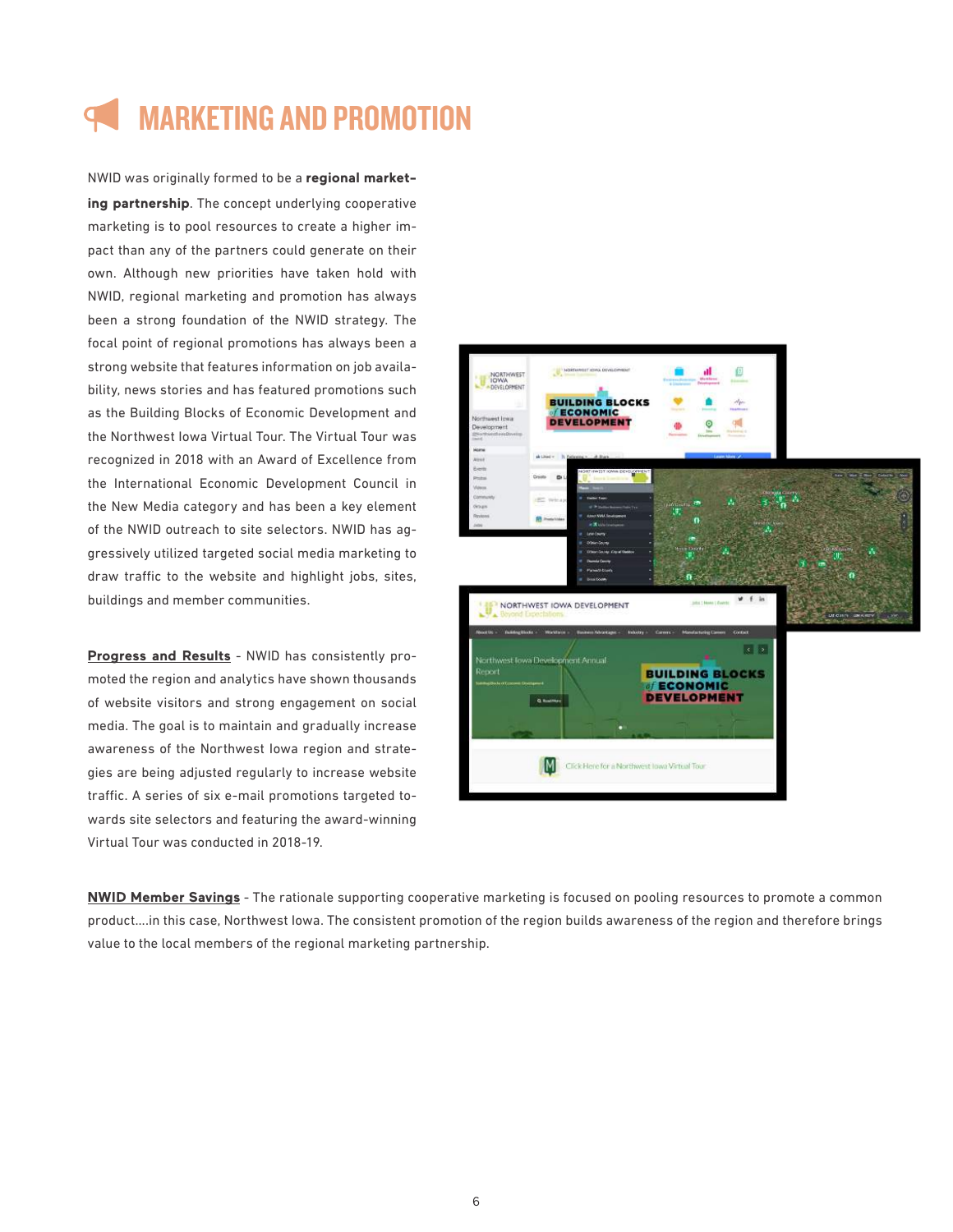

#### PARTNERSHIP AND ADVOCACY

Partnerships happen when organizations come together to cooperate in order to advance their mutual interests. The Annual Partners Meeting is a celebration of the NWID partnership. Throughout the year, NWID advances its' mutual interests through planned networking roundtables. Local economic development officials have come together to share tips, techniques, successes and issues related ongoing challenges such as housing, daycare, and workforce development. The relationships built and successes generated from these information exchanges are invaluable. The mutual interests of the NWID partners are also reflected in their increasingly strong efforts with legislative advocacy. Each year, NWID prepares a legislative agenda that is focused on clearly communicating the economic development legislative priorities. Annually, a briefing session is held with regional legislators and communication is consistently maintained throughout the legislative session. Last year, the briefing session was organized around a detailed presentation of successful tax increment financing (TIF) projects.

**Progress and Results** - NWID information roundtables have focused on successful and promising housing and day care efforts in various NWID member communities. This increased knowledge and the adoption of best practices are evident as projects are being developed. Annual Legislative Briefings have become a stand-alone event for NWID and involvement from NWID members has been increasing.

**NWID Member Savings** - The networking, idea, and information exchange among economic development professionals is highly valuable. The end result is improved, cost -effective projects. The impact of regional legislative advocacy is often greater from a cooperative partnership approach than individual member efforts.